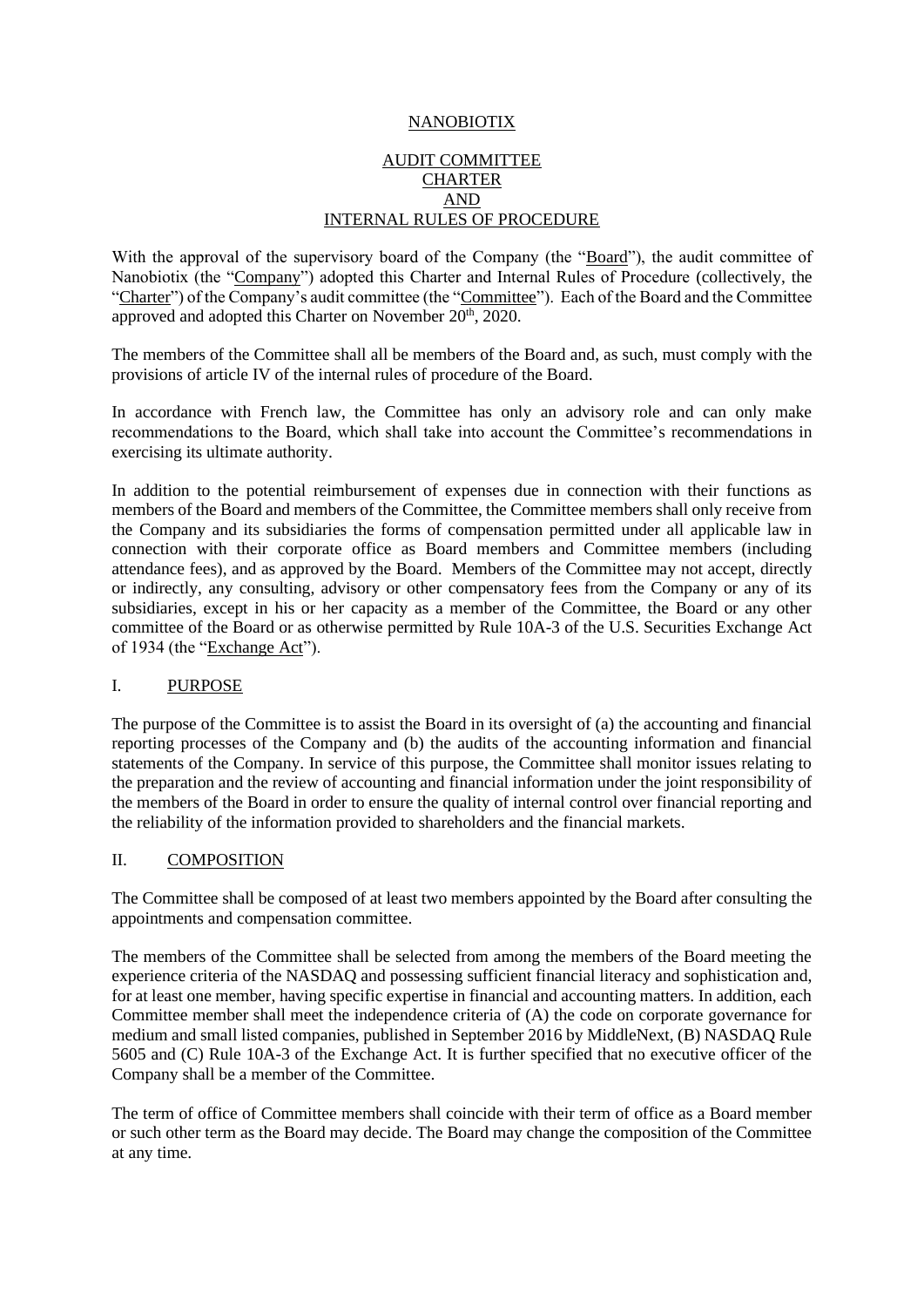## III. RESPONSIBILITIES

In addition to any other responsibilities that may be assigned from time to time by the Board, the Committee is responsible for the following matters:

- Oversight of Internal Controls:
	- to review (i) disclosure controls and procedures and (ii) internal controls over financial reporting, including whether there are significant deficiencies and material weaknesses in the design or operation of internal control over financial reporting that are reasonably likely to affect the Company's ability to record, process, summarize and report financial information or any fraud involving management or other employees with a significant role in internal control over financial reporting;
	- to review with the members of the Company's executive board (the "Executive Board") and the chief financial officer of the Company their assessment of the effectiveness of disclosure controls and procedures as well as the internal controls over financial reporting;
	- to review any special audit steps adopted in the event of material control deficiencies;
	- review and discuss with the statutory auditors (or any other relevant appointed independent auditor) their opinion on the effectiveness of management's assessment of internal controls over financial reporting and any matters that have come to their attention that lead the auditors to believe that modification to the Company's disclosures about changes in internal control over financial reporting is necessary or appropriate;
	- to review the Company's guidelines and policies with respect to risk assessment and risk management, including discussing with management the Company's major financial risk exposures and the steps taken by management to monitor and control these exposures, and to assist the Board in the oversight of risk management activities;
	- to review and discuss with the statutory auditors (or any other relevant appointed independent auditor) any audit problems or difficulties and management's response thereto, including those matters required to be discussed with the Committee pursuant to established auditing standards, such as: (i) any restrictions on the scope of the auditors' activities or on access to information, (ii) any accounting adjustments that were noted or proposed by the auditors but were "passed", (iii) any communications between the audit team and the audit firm's national office, (iv) any management or internal control letter issued, or proposed, by the auditors, and (v) any significant disagreements between management and the auditors regarding the Company's financial reporting. The Committee shall be responsible for recommending to the Board the resolution of disagreements between management and the auditors regarding the Company's financial reporting; and
	- to review the Company's compliance with laws and regulations.
- Financial Reporting and Disclosure Matters:
	- to monitor the financial reporting process and, where appropriate, make recommendations to ensure the integrity of financial information;
	- to review on a preliminary basis and make recommendations to the Board with respect to the annual and semi-annual financial statements and any other draft financial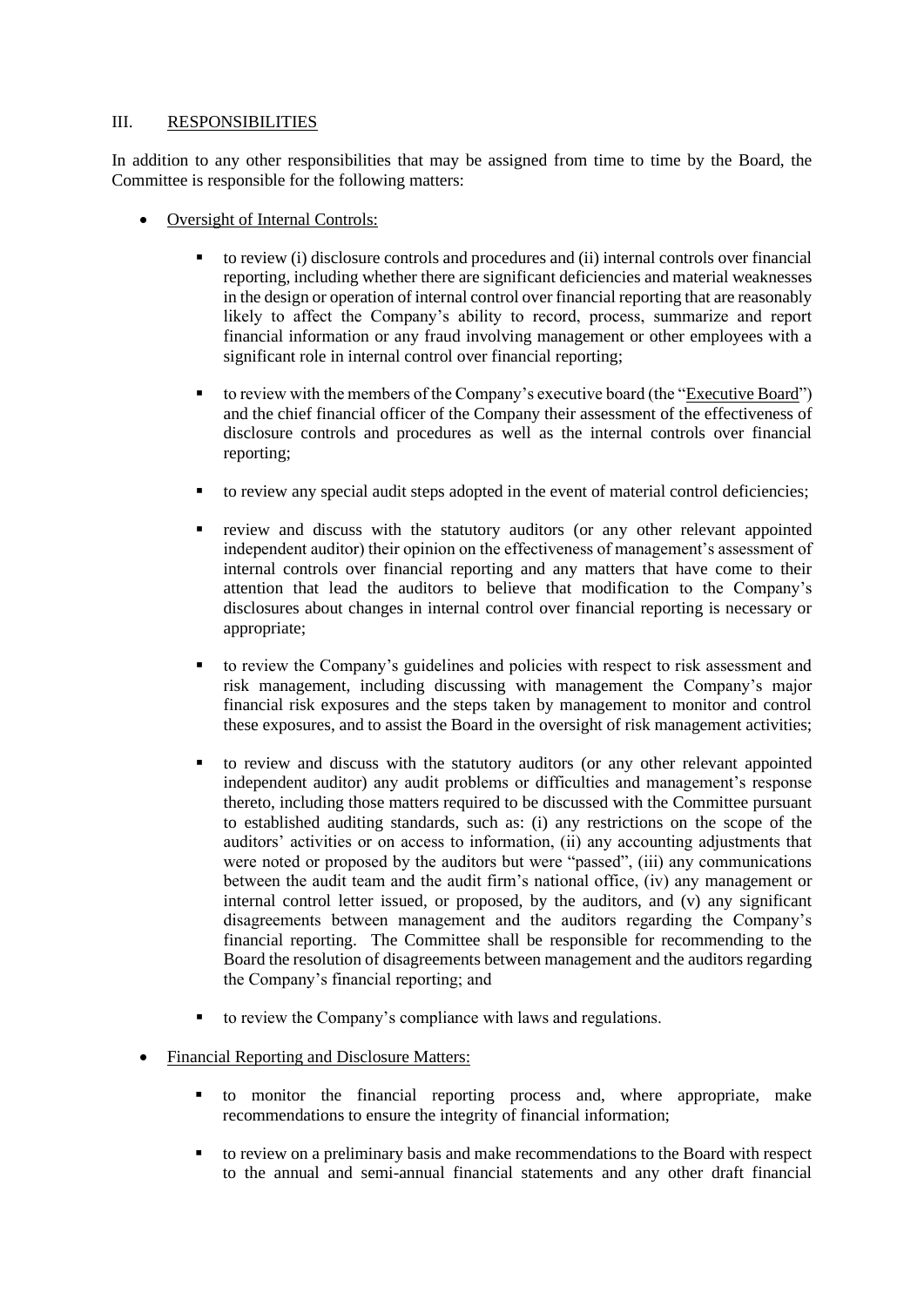statements prepared for public release, and related disclosure, prior to the Board officially receiving such financial statements and disclosure;

- to review with management and the statutory auditors (or any other relevant appointed independent auditor), in separate meetings whenever the Committee deems appropriate: (i) any analysis or other written communication prepared by management or the relevant auditors relating to significant reporting issues and judgements made in connection with the preparation of the financial statements, (ii) the critical accounting policies and practices of the Company, (iii) the effect of any off-balance sheet transactions and structures, (iv) the effect of regulatory, legal or accounting initiatives, and (v) any other significant reporting issues and judgments or developments that may have a material impact on the Company's financial statements;
- to review, and discuss with management, the type and presentation of information included in the Company's earnings press releases, including any forward-looking guidance or projections; and
- to review and monitor the implementation of, and compliance with, the Company's Code of Business Conduct and Ethics, including reviewing and making recommendations to the Board with respect to related party transactions that are required to be disclosed.
- Oversight of the Statutory Auditors and Other Appointed Independent Auditors:
	- to review and make recommendations to the Board with respect to the proposed nomination or term renewal of the statutory auditors by the Company's shareholders' meeting;
	- to review and make recommendation to the Board with respect to proposed engagement or retention of any accounting firm, other than the Company's statutory auditors, engaged for the purpose of preparing or issuing an audit report or performing other audit, review or attestation services for the Company (subject, if applicable, to stockholder ratification), including (i) the scope of and plans for the audit, (ii) the adequacy of staffing, (iii) the compensation to be paid, at the Company's expense, to such auditors and (iv) assisting the Company in the negotiation of the engagement letters with respect to the foregoing;
	- to review and make recommendation to the Board with respect to proposed engagements of the Company's independent auditors, prior to the commencement of such engagements, to perform any proposed permissible non-audit services, including the scope and plans for the non-audit services and the compensation to paid, at the Company's expense;
	- to monitor the statutory auditors' performance of their mission, to discuss with the statutory auditors their responsibilities under generally accepted auditing standards, to review and recommend to the Board for approval the planned scope and timing of the statutory auditors' annual audit plan, and to discuss significant findings from the audit, including any problems or difficulties encountered;
	- to, at least annually, evaluate and assess the independence of the Company's statutory auditors (and any other relevant appointed independent auditor), qualifications and performance, including (i) obtaining and reviewing a report or reports from such auditors describing their respective firm's internal quality-control procedures, explaining any material issues raised in respect of that firm's audits, and delineating all relationships between said firm and the Company, (ii) reviewing the performance and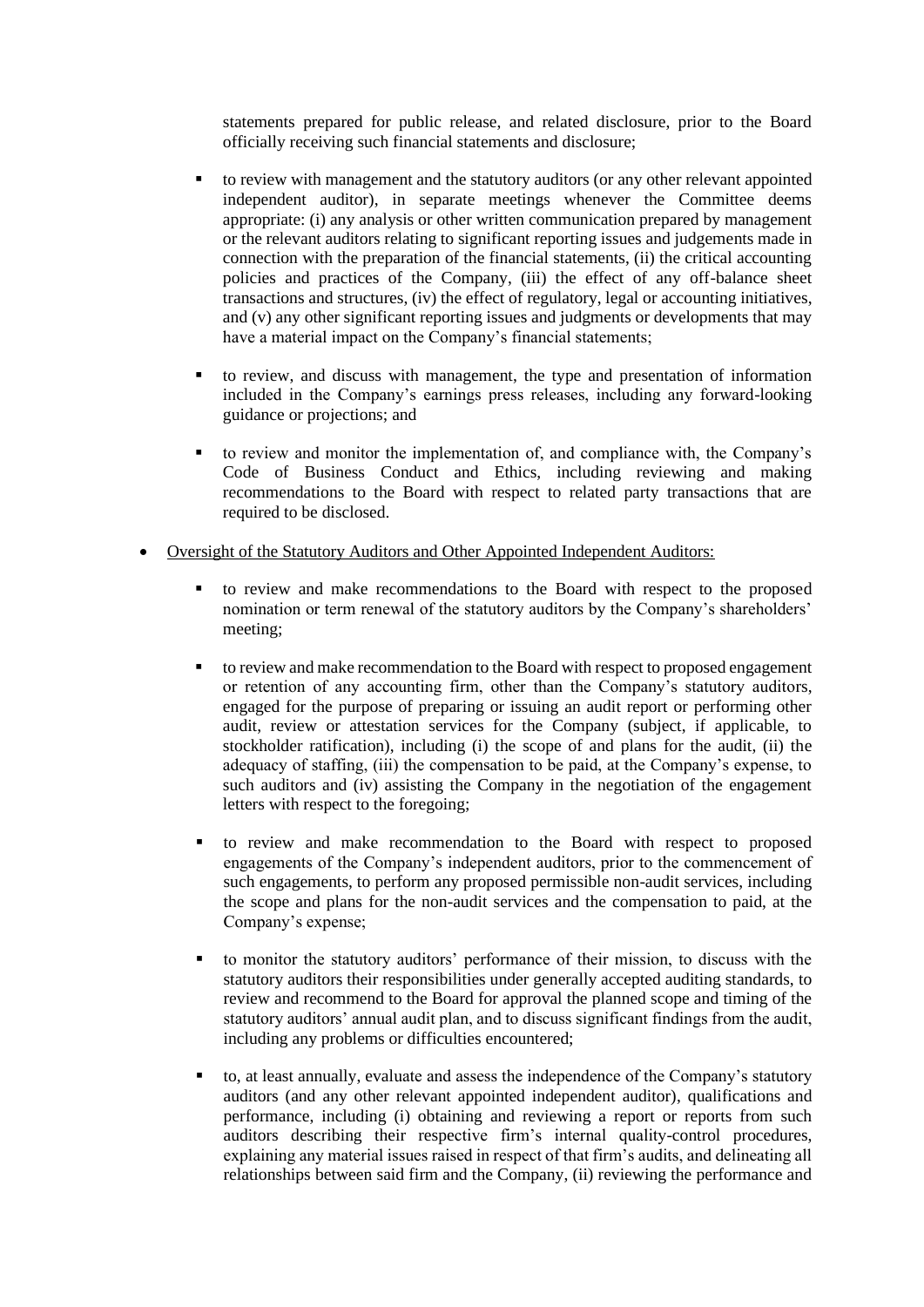qualifications of the lead partner and confirming the rotation of the engagement team partners, (iii) obtaining the opinion of management of such auditors' performance; and

- to consider and recommend to the Board clear policies regarding employment by the Company of individuals employed or formerly employed by the Company's statutory auditors (or any other relevant appointed independent auditor).
- Reporting to the Board
	- to report regularly to the Board with respect to material issues that arise regarding the quality or integrity of the Company's financial statements, the Company's compliance with legal or regulatory requirements, the performance or independence of the statutory auditors (or any other relevant appointed independent auditor), the performance of the Company's internal audit function or such other matters as the Committee deems appropriate from time to time; and
	- to, at least annually, present to the Board the Committee's conclusions with respect to the statutory auditors (or any other relevant appointed independent auditor) arising out of the Committee's evaluation and assessment of such auditors' independence, qualifications and performance;
	- to, at least annually, present a report to the Board on the Committee's operation, recommendations, proposals, conclusions, and comments drawn up on the basis of the requirements of this Charter and an evaluation of (i) its own performance and (ii) the adequacy of this Charter.
- Complaint Procedure:
	- to review and recommend to the Board whistleblower procedures for (i) the receipt, retention and treatment of complains received by the Company regarding accounting, internal accounting controls or auditing matters, (ii) the confidential, anonymous submission by Company employees or third parties of concerns regarding questionable accounting or auditing matters; and
	- to assist the Board in investigating any matter brought to the attention of the Committee within the scope of its duties if, in the judgment of the Board, such investigation is necessary or appropriate.

# IV. ORGANIZATION OF THE COMMITTEE'S WORK

The Committee shall appoint its chairman and its secretary from among its members. In the absence of the chairman at any Committee meeting, the Committee shall appoint a chairman of that meeting at the time of such meeting.

The presence of at least half of the Committee's members shall constitute a quorum for the Committee's conduct of business and deliberation. Committee members may not be represented by proxy.

The Committee shall meet as often as it determines is appropriate to carry out its responsibilities, but not less frequently than quarterly, according to a schedule set by its chairman. The Committee shall also meet at the request of its chairman, two of its members, or the chairman of the Board.

Meetings may be called by any means, including verbally. The chairman shall set the agenda for each meeting and leads the discussions.